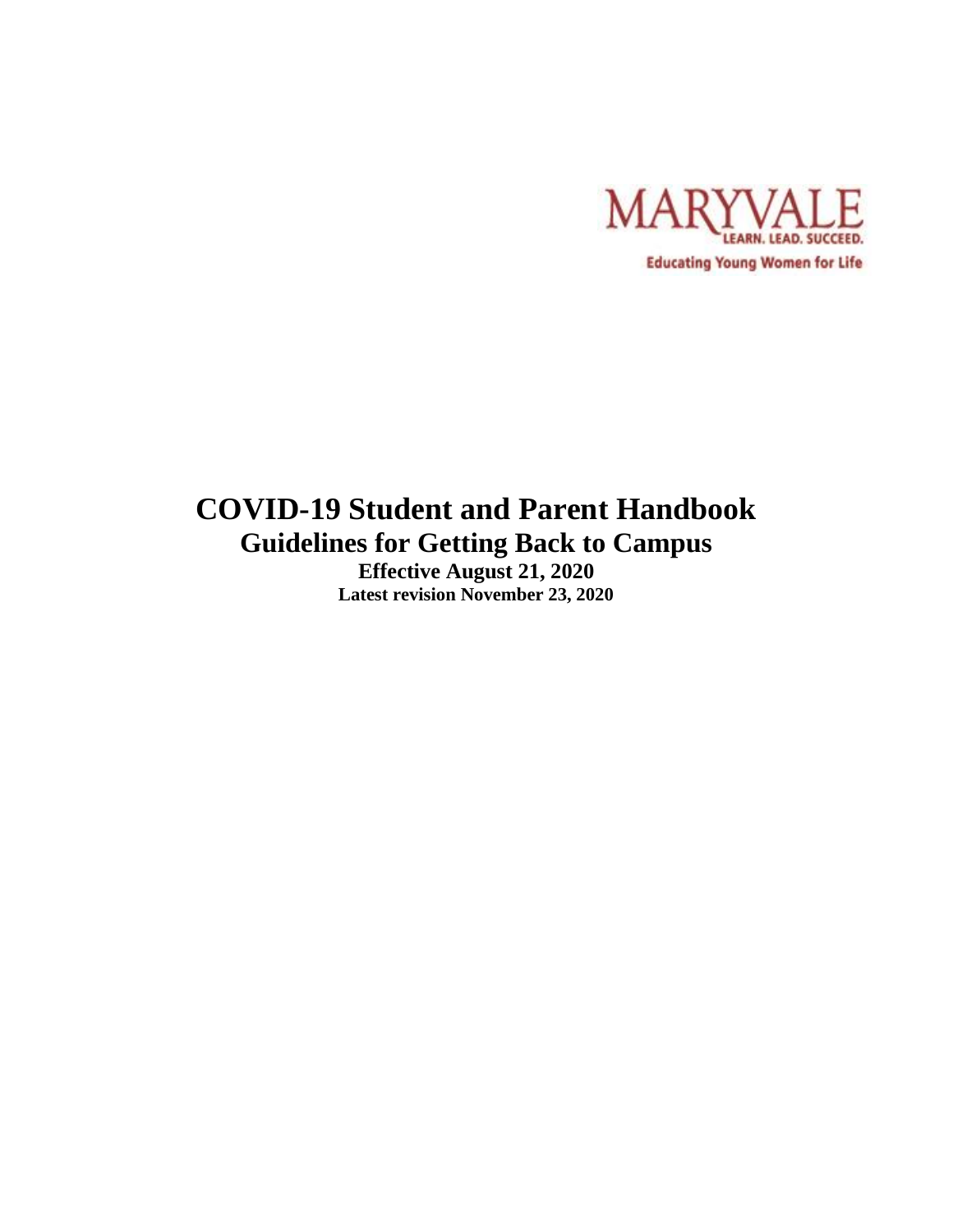#### **Introduction to this Maryvale COVID-19 Student and Parent Handbook**

Thank you for your patience and support as we weather this unprecedented global pandemic of COVID-19; since mid-March we have lived and worked under new rules and guidelines that we have never experienced before. We have faced this with determined optimism that we will get through this together as a community.

Maryvale Preparatory School (Maryvale or the School) is committed to helping protect the health and safety of all of its students during the COVID-19 pandemic. The School has developed this COVID-19 Student and Parent Handbook as a supplement to Maryvale's Student and Parent Handbook. This COVID-19 Student and Parent Handbook is an informative booklet for parents and students setting forth the policies and procedures of the School during the COVID-19 pandemic and does not constitute an express or implied contract or give students or parents any enforceable contractual rights. Maryvale reserves the right to amend the COVID-19 Student and Parent Handbook at any time. Parent(s)/legal guardian(s) will be notified of any changes made.

This COVID-19 Student and Parent Handbook contains the following policies and sections:

#### **Section I**

| <b>General COVID-19 Related Reminders and Rules</b> | page 4 |  |
|-----------------------------------------------------|--------|--|
|                                                     |        |  |

#### **Section II**

#### **Mandatory COVID-19 [Student Reporting, Self-Screening & Temperature Check Policy](#page-5-0)**

| A. COVID-19 Reporting                                                                                                                                                                                                          | page 6 |
|--------------------------------------------------------------------------------------------------------------------------------------------------------------------------------------------------------------------------------|--------|
| B. COVID-19 Self-Screening [100] [100] [100] [100] [100] [100] [100] [100] [100] [100] [100] [100] [100] [100] [100] [100] [100] [100] [100] [100] [100] [100] [100] [100] [100] [100] [100] [100] [100] [100] [100] [100] [10 | page 6 |
| C. Onsite COVID-19 Temperature Checks and Screening                                                                                                                                                                            |        |
| D. Experiencing Symptoms While on Campus                                                                                                                                                                                       | page 8 |
| E. Contact Tracing                                                                                                                                                                                                             | page 8 |
| F. Cleaning and Disinfecting                                                                                                                                                                                                   | page 9 |
| G. Misconduct, Fraud, or Dishonesty                                                                                                                                                                                            | page 9 |

# **Section III**

|  | <b>Student Sick Health Suite and On-Campus Quarantine Policy</b> |  | page 10 |
|--|------------------------------------------------------------------|--|---------|
|--|------------------------------------------------------------------|--|---------|

#### **Section IV**

#### **[COVID-19 Emergency School Closure\(s\) Policy](#page-11-0)**

| A. Confirmed Case of COVID-19           | page 12 |
|-----------------------------------------|---------|
| <b>B.</b> Government-Mandated Shut Down | page 12 |
|                                         |         |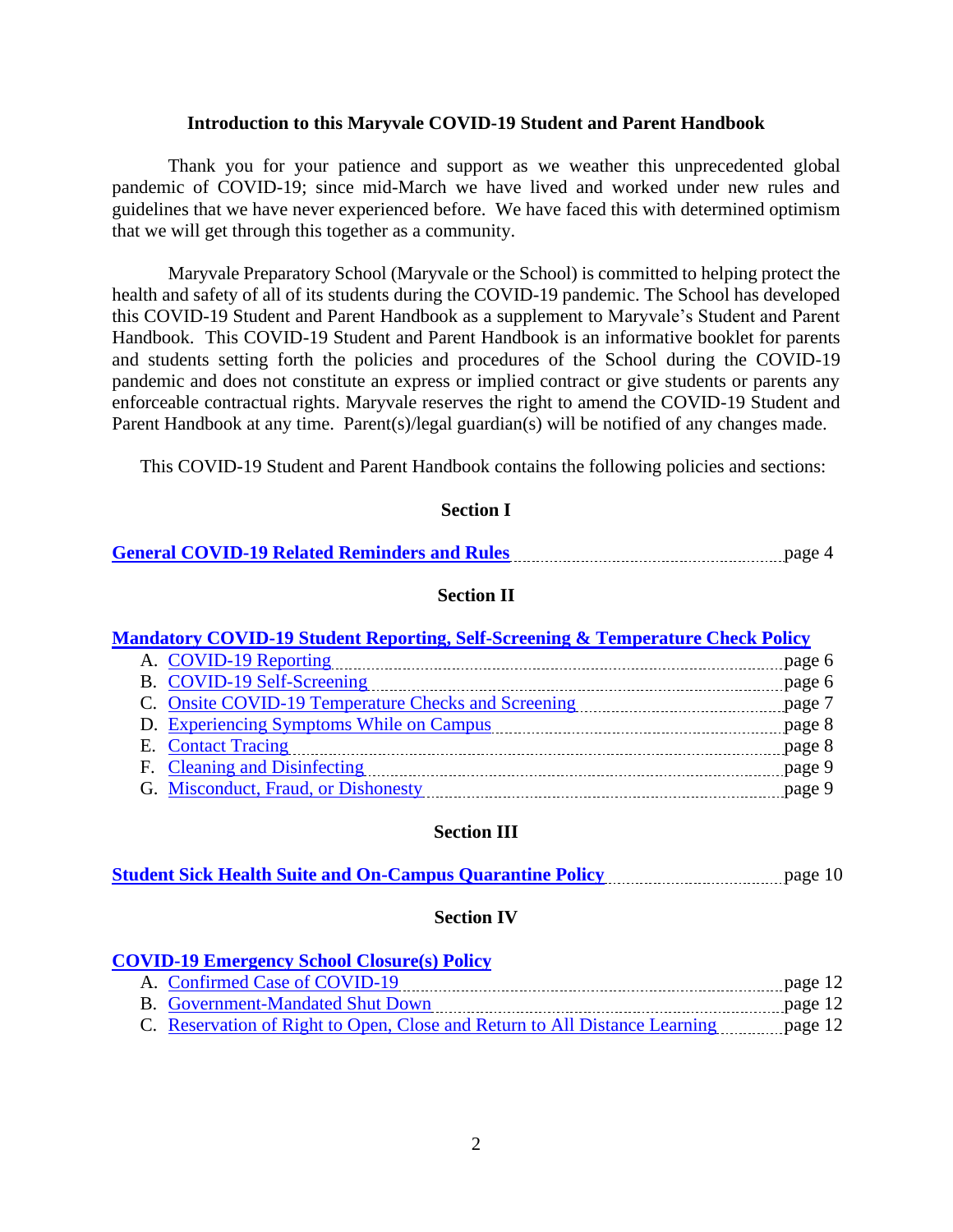# **Section V**

# **School [Health and Safety Policy](#page-12-0)**

| A. Hand Hygiene                                       | page 13 |
|-------------------------------------------------------|---------|
| <b>B.</b> Social Distancing                           | page 13 |
| <b>Group Sizes</b>                                    | page 14 |
| D. Respiratory Etiquette                              | page 14 |
| <b>Mandatory Face Masks and Coverings</b><br>Е.       | page 14 |
| Food and Water<br>F.                                  | page 14 |
| <b>Restrictions on Elevator and Stair Usage</b><br>G. | page 15 |
| H. Restrictions on Shared Objects                     | page 15 |
| <b>Student Use of School Printers</b>                 | page 15 |
| <b>Student Use of Cell Phones</b>                     | page 15 |
| K. Parent Drop-off of Student Personal Belongings     | page 16 |
| <b>Reception Office Restrictions</b>                  | page 16 |
| M. Restrooms                                          | page 16 |
| N. Violations                                         | page 16 |

# **Section VI**

# **[COVID-19 Student Return to School Policy](#page-16-0)**

| A. Mandatory Quarantine from School                      |                       |
|----------------------------------------------------------|-----------------------|
| <b>B.</b> Timelines for Return to School from Quarantine | $\frac{1}{2}$ page 17 |

# **Section VII**

# **[COVID-19 Travel Policy](#page-18-0)**

| A. Restricted Travel          | page 19 |
|-------------------------------|---------|
| <b>B.</b> Unrestricted Travel | page 20 |
| C. Government Mandate         | page 20 |
| D. Violations                 | page 20 |
|                               |         |

# **Section VIII**

| <b>Acknowledgement of Receipt</b> |
|-----------------------------------|
|-----------------------------------|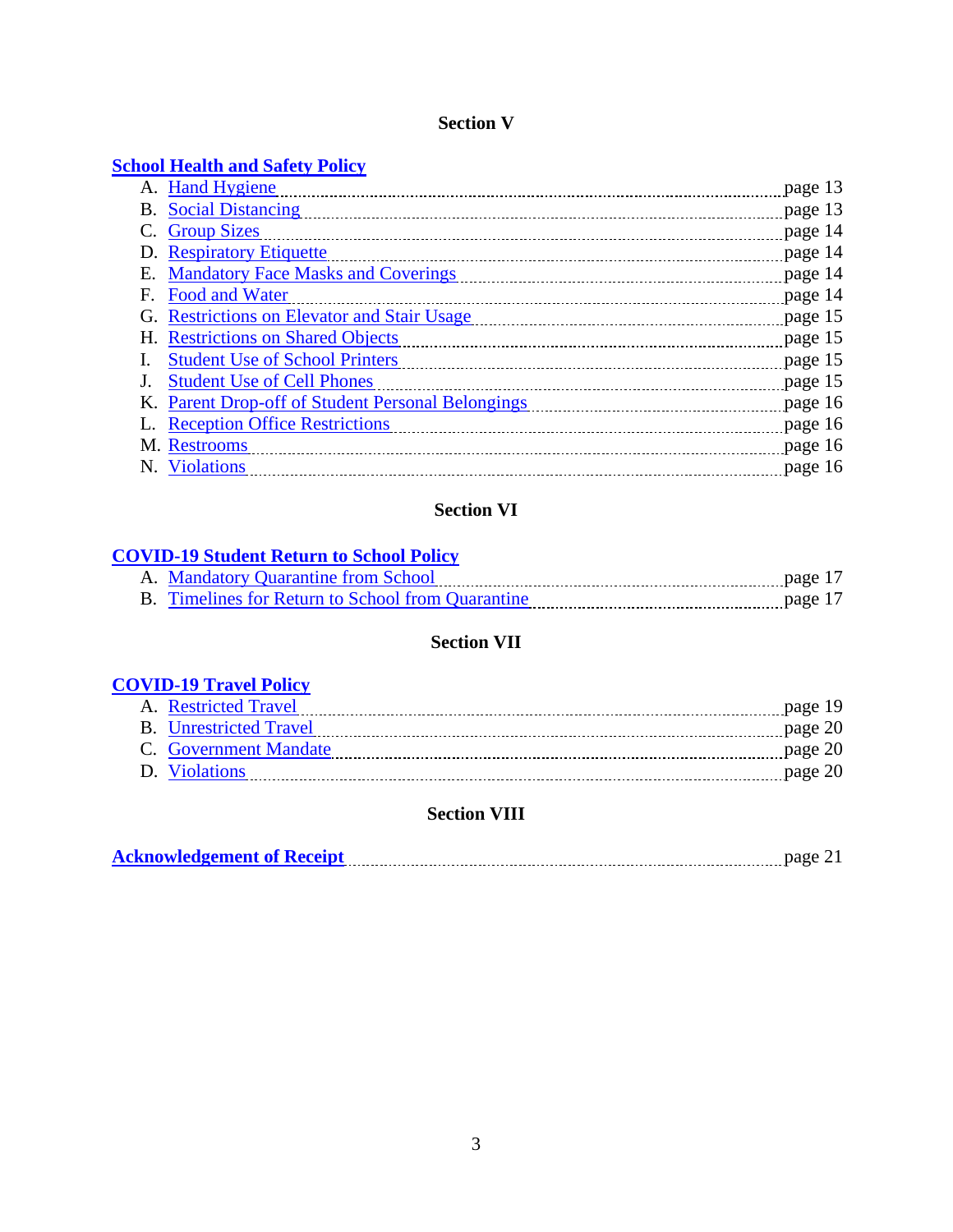# **1. General COVID-19 Related Reminders and Rules**

<span id="page-3-0"></span>As we move forward toward a return to campus, the School asks that parents and students keep the following in mind:

- The School does not have answers to every question. There may be times when common sense and patience is needed, particularly when information is changing and evolving every day.
- Each Maryvale student has a major role and responsibility in how we work and how we behave in the community as we navigate our daily activities.
- We are all in this together and, regardless of the new normal, we will move forward together.
- All rules and guidelines, including those in this Handbook, are subject to change, even daily, as we assess the School, our students, and ongoing events.
- The guidelines in this Handbook are established to set appropriate behavior for our Maryvale community in light of the highly contagious nature of COVID-19. These guidelines do not guarantee protection from getting the virus but are meant to mitigate the risk of infection.

The following general rules are covered throughout this Handbook and should be observed at all times. These rules are subject to change as information about the pandemic continues to develop and evolve.

- 1. If you test positive for, are diagnosed with, or exhibit symptoms of the COVID-19 virus, please STAY HOME and do not report to School. Please notify a Maryvale nurse via email at [nurse@maryvale.com](mailto:nurse@maryvale.com) immediately, who will provide you with guidance on the next steps to take consistent with your circumstances. Your return to school will be determined by the timelines set in Maryvale's COVID-19 Student Return to School Policy.
- 2. Please practice safe behavior, which includes social distancing, wearing a face mask at all times while on campus, practicing hand hygiene, and keeping your desk/workspace clean and disinfected.
- 3. Maryvale students will complete self-screenings through Magnus each day they are on campus. Maryvale students will undergo intermittent on-campus temperature checks and intermittent on-campus COVID-19 screenings.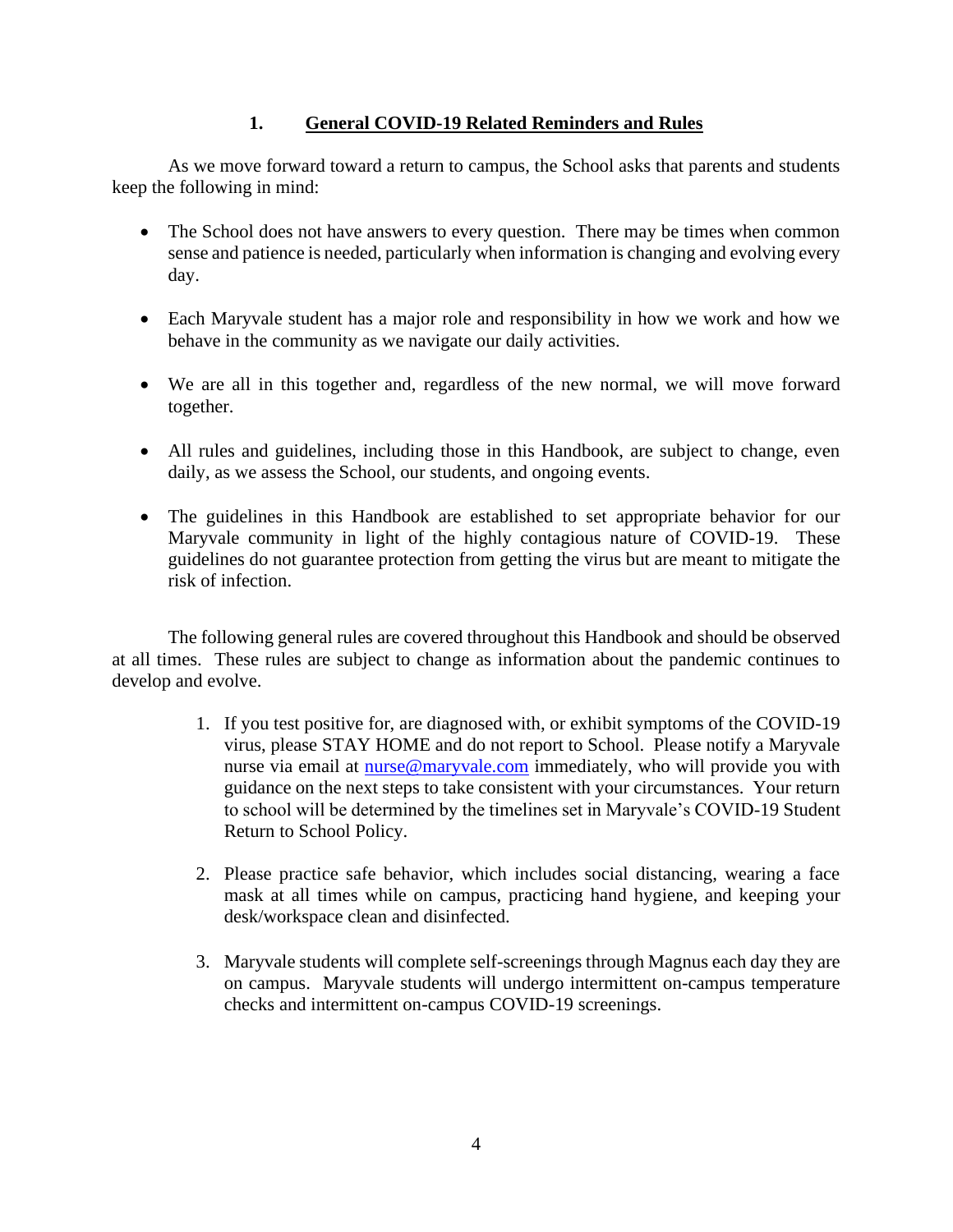- 4. Hand sanitizer will be prominently positioned throughout the School. To practice good hand hygiene, please wash or sanitize your hands upon entering campus, after using the restroom, and on a regular basis throughout the school day.
- 5. Maryvale has upgraded its janitorial services consistent with cleaning and disinfecting practices outlined by the CDC and OSHA. The school utilizes a HVAC-certified vendor that provides full service to all HVAC units including regular filter changes and preventive maintenance inspections and services. The School has also upgraded its HVAC systems throughout campus to optimize air quality.
- 6. When moving around the Maryvale campus, please remain socially distanced from others at all times.
- 7. To the greatest extent possible, at entry and exit points at the School, please do not gather in groups. Students should follow physical distance recommendations at all times.
- 8. Stairways will be restricted and appropriately marked. Please follow the directional signage at all times.
- 9. Please do not congregate with others in common areas.
- 10. Please do not share food, plates, cups, or utensils.
- 11. To the greatest extent possible, please do not share any personal items (including but not limited to cell phones, hygiene items such as Chapstick or hairbrushes, etc.)
- 12. In the event that the federal, state, or local governments with jurisdiction over Maryvale issue orders or regulations mandating school closures, Maryvale will abide by the terms of those orders or regulations.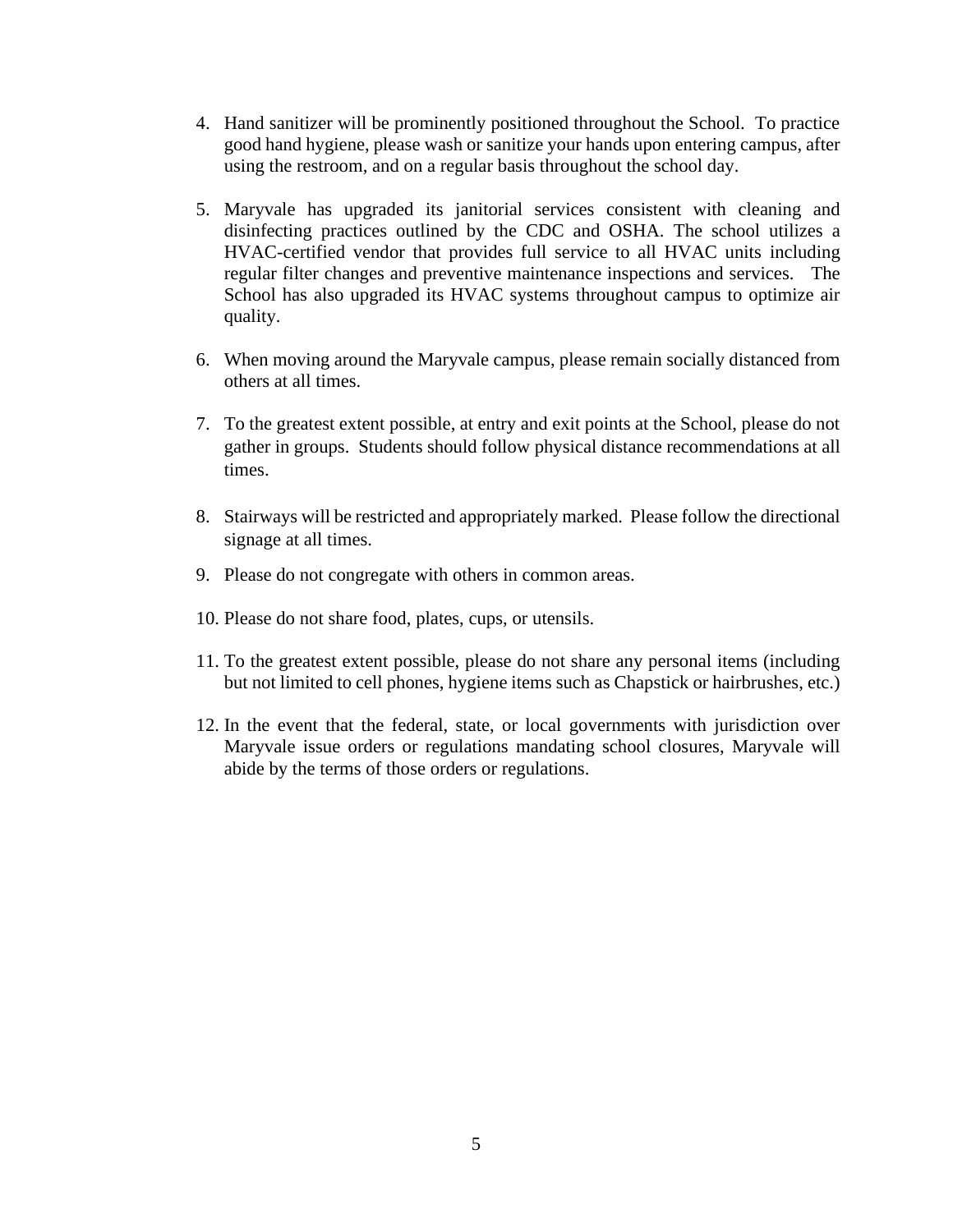# <span id="page-5-0"></span>**2. Mandatory COVID-19 Student Reporting, Self-Screening and Temperature Check Policy**

Maryvale recognizes its responsibility to monitor and screen its students and its workforce as part of the effort to reopen schools safely. In addition to mandating that students personally engage in self-evaluation of their health conditions on a daily basis, Maryvale will be mandating that students undergo intermittent onsite temperature checks and intermittent onsite screening as a requirement for continued presence on campus.

# <span id="page-5-1"></span>**A. COVID-19 Reporting**

Pursuant to guidance published by the CDC, all Maryvale parent(s)/caregiver(s) or student(s) must report the following to Maryvale nurses immediately:

- 1. A student's positive COVID-19 PCR-RT test
- 2. A student's confirmed diagnosis of COVID-19 by a healthcare provider
- 3. A student's exposure to someone, including a family member, with a confirmed diagnosis or positive test for COVID-19

A student and/or her parent(s)/caregiver(s) who reports being exposed to someone with a confirmed diagnosis or positive test for COVID-19 (see exception to quarantine at \* under Section 6.A.); confirmed diagnosis of COVID-19; or positive COVID-19 test will be required to quarantine away from school. The student may still attend classes *using distance learning* if she is well enough to do so. The student and/or her family must keep Maryvale updated on any change in the student's condition, including improvement or worsening of the originally reported symptoms or any new symptoms. Maryvale will coordinate with the student and her parent(s)/caregiver(s) as to when the student may safely return to school based on information the student and/or her parent(s)/caregiver(s) provide and related considerations in accordance with Maryvale's Student Return to School Policy.

# <span id="page-5-2"></span>**B. COVID-19 Self-Screening**

All Maryvale students will be required to complete COVID-19 screening through the Magnus app on a daily basis. All Maryvale students will be required to download Magnus before the first day of in-person school, including orientation, and must begin completing the daily screening before they enter campus on the first day of school. Screenings must be completed every day a student is expected to report to campus and the screening must be completed by 7:00 a.m. each day for Middle School students and 7:30 a.m. for Upper School Students. The Maryvale nurses will receive a daily report from Magnus confirming those students who have completed the screening, and those who have not. Any student who fails to complete their daily screening through Magnus by the time noted will not be permitted on campus that day until screened.

Screenings through Magnus will require that each Maryvale student disclose whether they have (1) been exposed (within 6 feet of an infected person for a cumulative total of 15 minutes or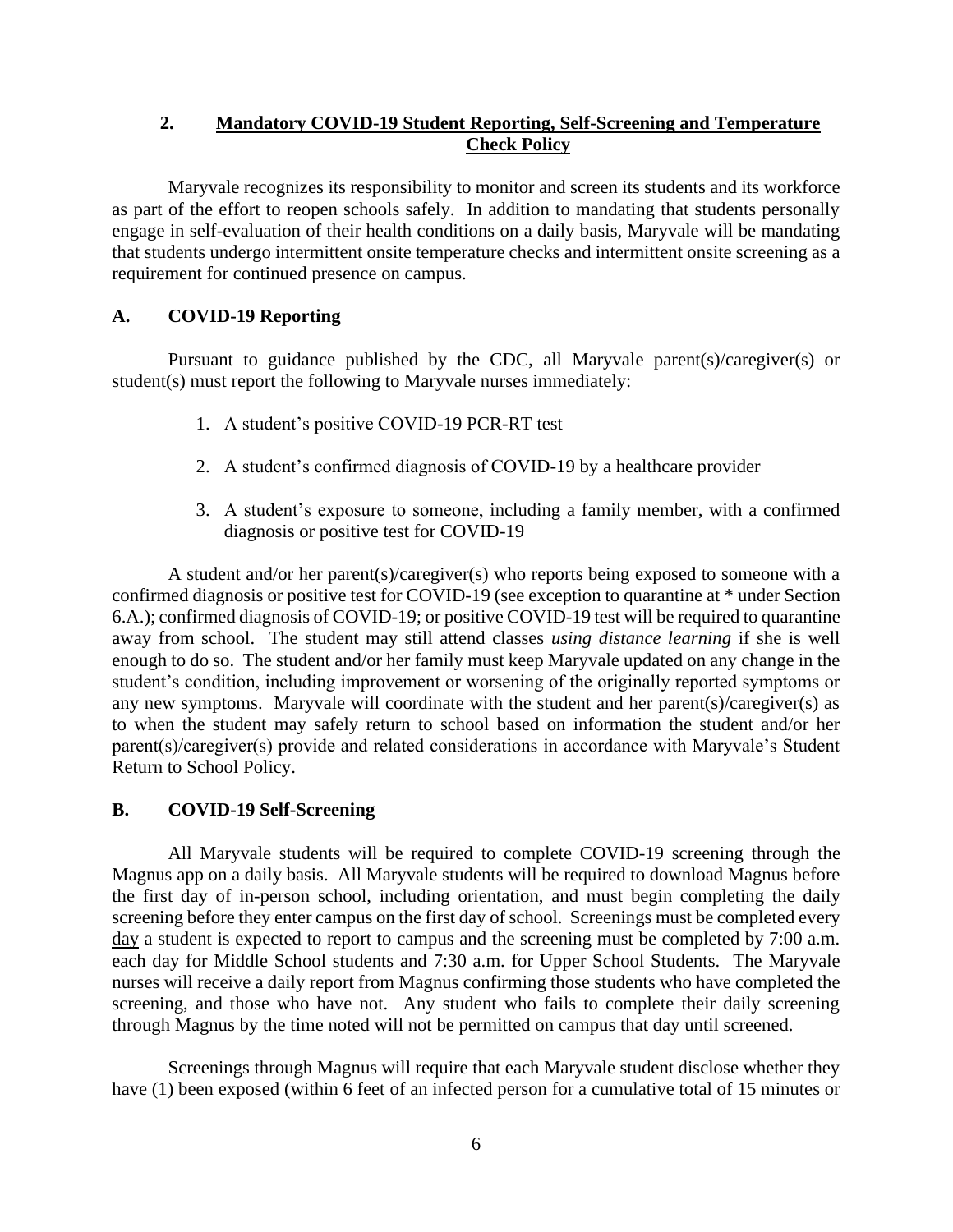more over a 24 [twenty-four] hour period starting from 2 [two] days before illness onset [or, for asymptomatic patients, 2 [two] days prior to test specimen collection, until the time the patient is isolated]); (2) a temperature of  $100^{\circ}$  F or higher; and (3) any of the symptoms of COVID-19. Magnus app questions include the following and are subject to change if the CDC updates symptoms for COVID-19.

- Temperature 100.0 degrees (F) or higher when taken by mouth
- Temperature of student: **\_\_\_\_\_\_**° F
- Sore throat
- New onset of severe headache
- New uncontrolled cough that causes difficulty breathing (for students with chronic allergic/asthmatic cough, a change in their cough from baseline)
- Diarrhea or vomiting
- Had close contact (within 6 feet of an infected person for a cumulative total of 15 minutes or more over a twenty-four [24] hour period) with a person with confirmed COVID-19
- Had close contact (within 6 feet of an infected person for a cumulative total of 15 minutes or more over a twenty-four [24] hour period) with a person under quarantine for possible exposure to SARS-Co-V-2
- Unusual fatigue or muscle/body aches
- New loss of taste or smell
- Congestion or runny nose

The Magnus app will indicate "Go" if the student is permitted to be on campus or "Stop" if the student should stay home. If the student receives a "Stop" message, she should (1) not report to school, (2) contact the Maryvale nurses by email at [nurse@maryvale.com,](mailto:nurse@maryvale.com) and (3) are encouraged to see a health care provider within twenty-four (24) hours. The student and/or her parent(s)/caregiver(s) should keep Maryvale updated on any change in the student's condition, including improvement or worsening of the originally reported symptoms or any new symptoms. Maryvale will coordinate with the student and/or her parent(s)/caregiver(s) as to when the student may safely return to school based on information the student and the parent(s)/caregiver(s) provide and related considerations in accordance with Maryvale's Student Return to School Policy.

## <span id="page-6-0"></span>**C. Onsite COVID-19 Temperature Checks and Screening**

Maryvale will be conducting intermittent on-campus temperature checks of students. In addition to conducting temperature checks, Maryvale may conduct intermittent in-person COVID-19 screenings to confirm whether a student has been exposed to or is experiencing symptoms of COVID-19.

All student temperature checks will be conducted by Maryvale nurses using an infrared notouch temperature scanner. Maryvale nurses will wear appropriate personal protective equipment ("PPE") during temperature checks and screenings to maintain their health and safety and the health and safety of those students being scanned or screened. Similarly, students undergoing a temperature check or screening will be required to wear a face mask or covering.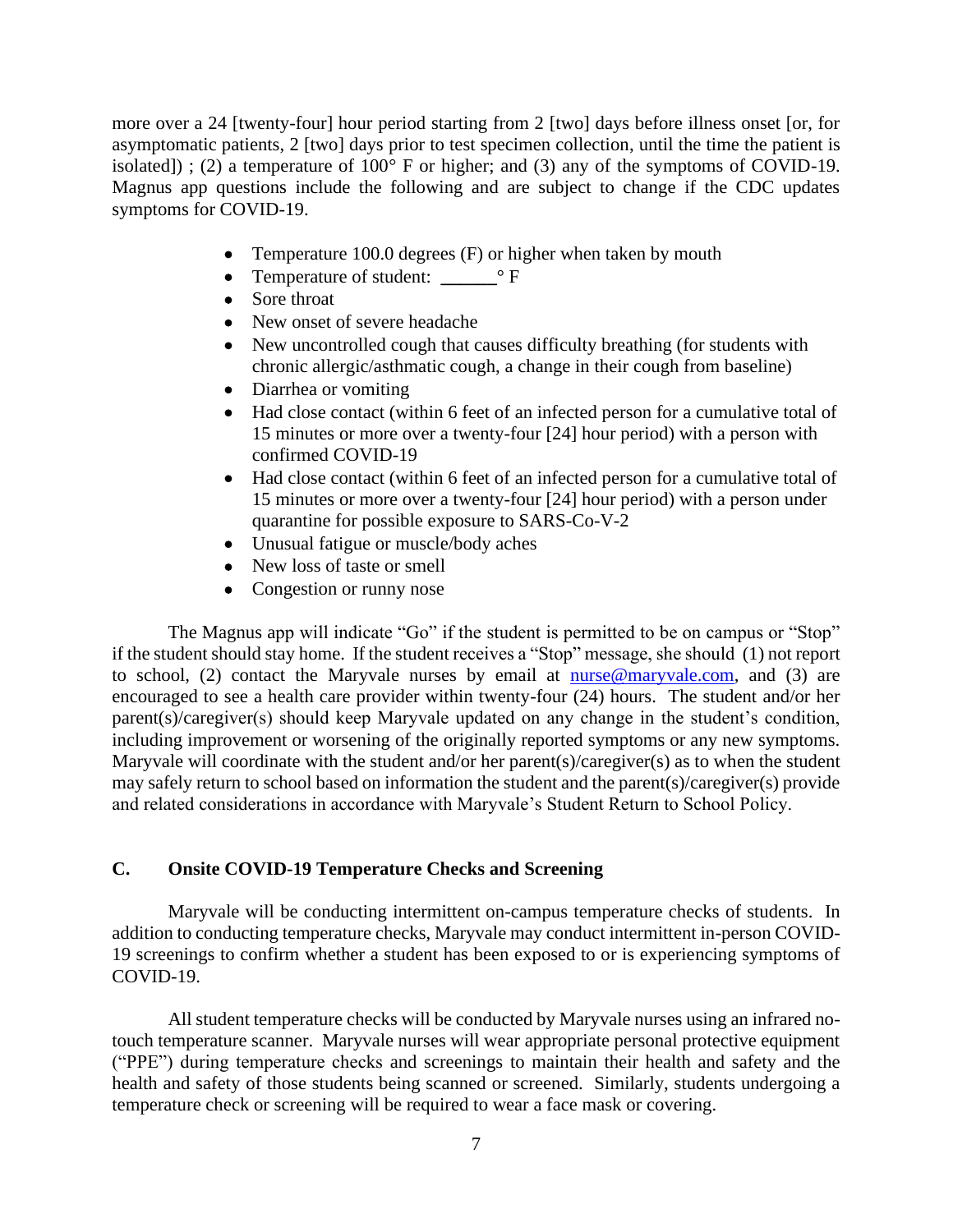Maryvale will not record any student's temperature but will note whether a student has a fever of 100° F or higher. A student with a fever of 100° F or higher will be directed to report to the Sick Health Suite in the Carriage House immediately for further evaluation.

Students should refer to Maryvale's Student Sick Health Suite and On-Campus Quarantine Policy for further instruction and guidance.

### <span id="page-7-0"></span>**D. Experiencing Symptoms While on Campus**

A student who begins to experience any of the symptoms of COVID-19 while on campus should inform the student's teacher, who will assist the student in reporting to the School's Sick Health Suite in the Carriage House immediately. The student should take her personal belongings with her to the Sick Health Suite. That student will be temporarily quarantined for further evaluation. A student presenting with two (2) or more symptoms of COVID-19 will be sent home.

The student's parent and/or caregiver will be notified immediately and must pick up the student within one (1) hour of being provided notice. A Maryvale nurse will stay with the student until the student's parent or caregiver arrives. Parents and/or caregivers will be required to provide backup contact information and phone numbers for such a scenario. The student will remain in the Sick Health Suite until their parent and/or caregiver arrives for pick up. The parent and/or caregiver should call the Front Desk at 410-252-3366 to notify the School when they have arrived on campus. The parent and/or caregiver should park in one of three designated parking spots, which will be appropriately marked, near the Carriage House and remain in their car. A Maryvale nurse will bring the student out to the parent and/or caregiver. The parent and/or caregiver should not leave their car or enter any building on campus.

Maryvale will coordinate with the student as to when they may safely return to school based on information the student provides and related considerations in accordance with Maryvale's Student Return to School Policy.

#### <span id="page-7-1"></span>**E. Contact Tracing**

A student who reports testing positive for, being diagnosed with, experiencing the symptoms of, or being exposed to COVID-19, and who is required to quarantine pursuant to this policy, will be asked to complete a Student Contact Tracing Form with the assistance of the school nurse or answer questions from the school nurse or designated contact tracer. A student who reports experiencing symptoms of COVID-19 while on campus will be asked to complete the Student Contact Tracing Form, with assistance from the nurse, before she leaves campus. A student who reports being exposed to, diagnosed with, or testing positive for COVID-19 will be asked to complete the Student Contact Tracing Form and email it to the Maryvale nurses at [nurse@maryvale.com](mailto:nurse@maryvale.com) within twenty-four (24) hours.

Maryvale will notify employees and students listed on the Student Contact Tracing Form of their potential exposure and/or will coordinate with the Baltimore County Department of Health to perform contact tracing, as appropriate and applicable.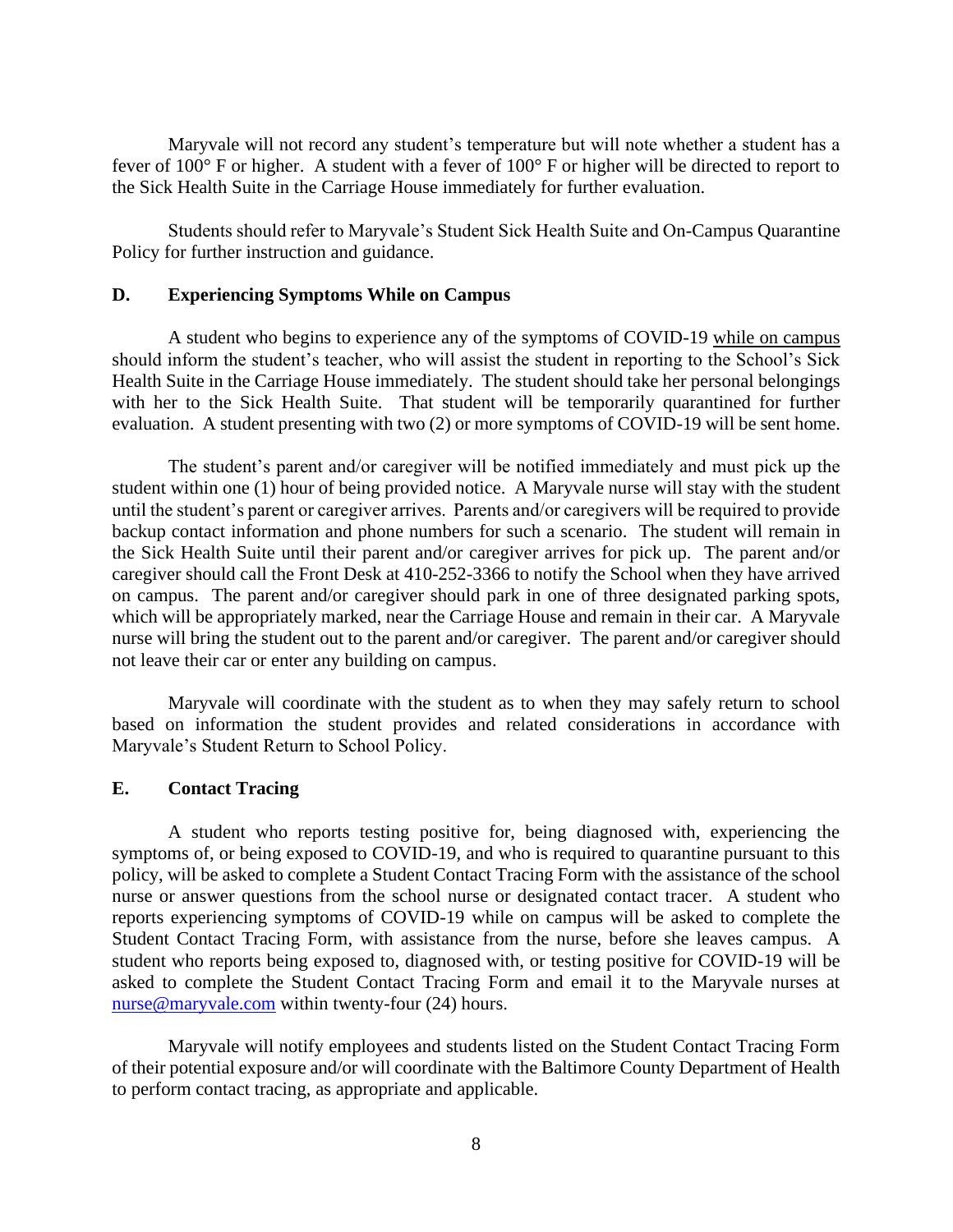# <span id="page-8-0"></span>**F. Cleaning and Disinfecting**

Once a student reports testing positive for, being diagnosed with, experiencing the symptoms of, or being exposed to COVID-19, Maryvale will promptly clean and disinfect all surfaces, including equipment and supplies, in the student's classroom, as well as any common areas that the student may have used or visited.

# <span id="page-8-1"></span>**G. Misconduct, Fraud, or Dishonesty**

Students who engage in misconduct, fraud or dishonesty as it relates to their COVID-19 screening through Magnus or on-site temperature checks will be subject to discipline. Examples of misconduct, fraud or dishonesty include providing false information about their symptoms through Magnus, failing to complete self-screening through Magnus by the identified time, and failing to engage in safe and healthy practices during temperature checks.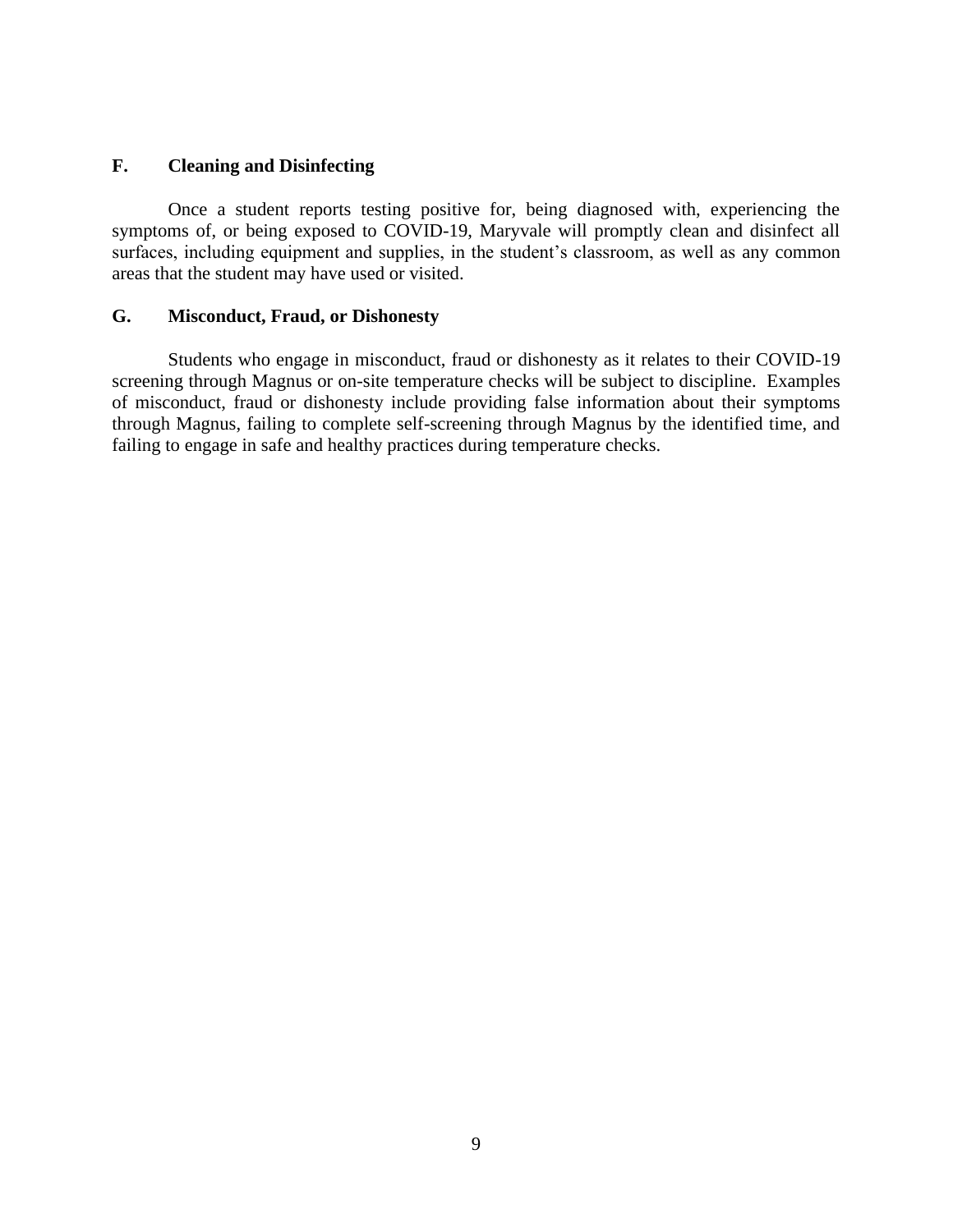## **3. Student Sick Health Suite and On-Campus Quarantine Policy**

<span id="page-9-0"></span>In order to safely and quickly identify potential cases of COVID-19 and separate those potential cases from the Maryvale community, the School has established two Health Suites for use during the 2020-2021 school year: a Sick Health Suite, located in the Carriage House; and a Well Health Suite, located in Maguire Hall. Maryvale nurses will operate and supervise the Health Suites at all times.

As noted in the COVID-19 Reporting, Self-Screening and Temperature Check Policy, a student experiencing one or more of the symptoms of COVID-19 must follow proper reporting procedures, take her personal belongings with her, and present to the School's Sick Health Suite, located in the Carriage House. A student experiencing only one of the symptoms of COVID-19, other than a fever, diarrhea or vomiting, may be allowed to remain in the Sick Health Suite for observation, where a Maryvale nurse can assess whether the student needs to leave campus.

A student who presents with either a fever (100° F or higher) or with two or more of the symptoms of COVID-19 will remain in the Sick Health Suite and will be placed in the Isolation Room, if available. The parents and/or caregiver of a student being sent home will be notified immediately and must pick up the student from campus within one hour of being provided notice. The student being sent home will remain in the Sick Health Suite until their parent and/or caregiver arrive for pick up. The parent and/or caregiver should call the Front Desk at 410-252-3366 to notify the nurse when they have arrived on campus. The parent and/or caregiver should park at one of three designated parking spots, which will be appropriately marked, near the Carriage House and remain in their car. The nurse will bring the student out to the parent and/or caregiver. The parent and/or caregiver should not leave their car or enter any building on campus.

Per CDC guidelines, a Maryvale nurse will call 911 immediately for any student who exhibits any one of the "Emergency Warning Signs," which may include, but not be limited to, trouble breathing, persistent pain or pressure in the chest, new confusion, inability to wake or stay awake, bluish lips or face. The nurse will notify the 911 operator that the student may have COVID-19. After calling 911, the nurse will contact the student's emergency contact as soon as possible.

A Maryvale nurse will contact every student sent home from campus due to symptoms of COVID-19 within twenty-four (24) hours to determine the status of their symptoms and potential return to school date. Maryvale nurses and the COVID-19 Crisis Management Coordinator will be tracking all COVID-19 reports and coordinating with the Baltimore County Department of Health, as appropriate. A Maryvale nurse must report all confirmed cases of COVID-19 – via diagnosis by a health care provider or positive PCR-RT test – to the Baltimore County Department of Health.

Students with a non-emergency medical or health issue may report to the Well Health Suite in Maguire Hall, including for first aid or an allergic reaction. However, Maryvale notes that both Health Suites should be considered "high risk" for the COVID-19 virus and should therefore be frequented only when absolutely necessary.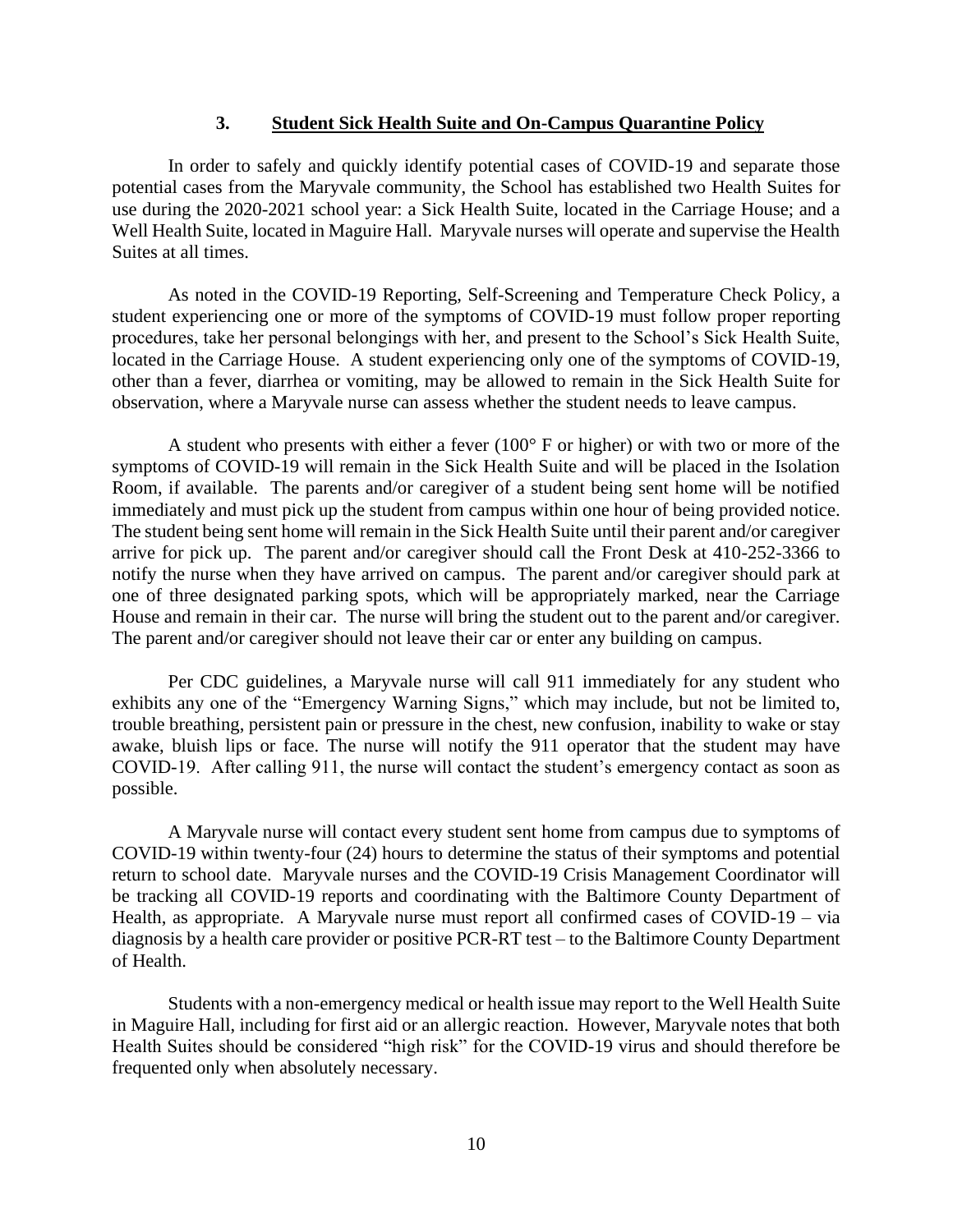Face masks or coverings must be worn by everyone while in both Health Suites, and everyone in a Health Suite will be expected to practice strict social distancing, hand hygiene, and good respiratory etiquette, where possible. In addition to face masks, Maryvale nurses may wear face shields, gloves, gowns, and other personal protective equipment ("PPE"), as they deem appropriate.

Both Health Suites will be cleaned and disinfected daily, and specific areas in the Health Suites will be cleaned and disinfected immediately after coming into contact with a student or employee who has presented with a fever; two or more of the symptoms of COVID-19; or one of the Emergency Warnings Signs of COVID-19.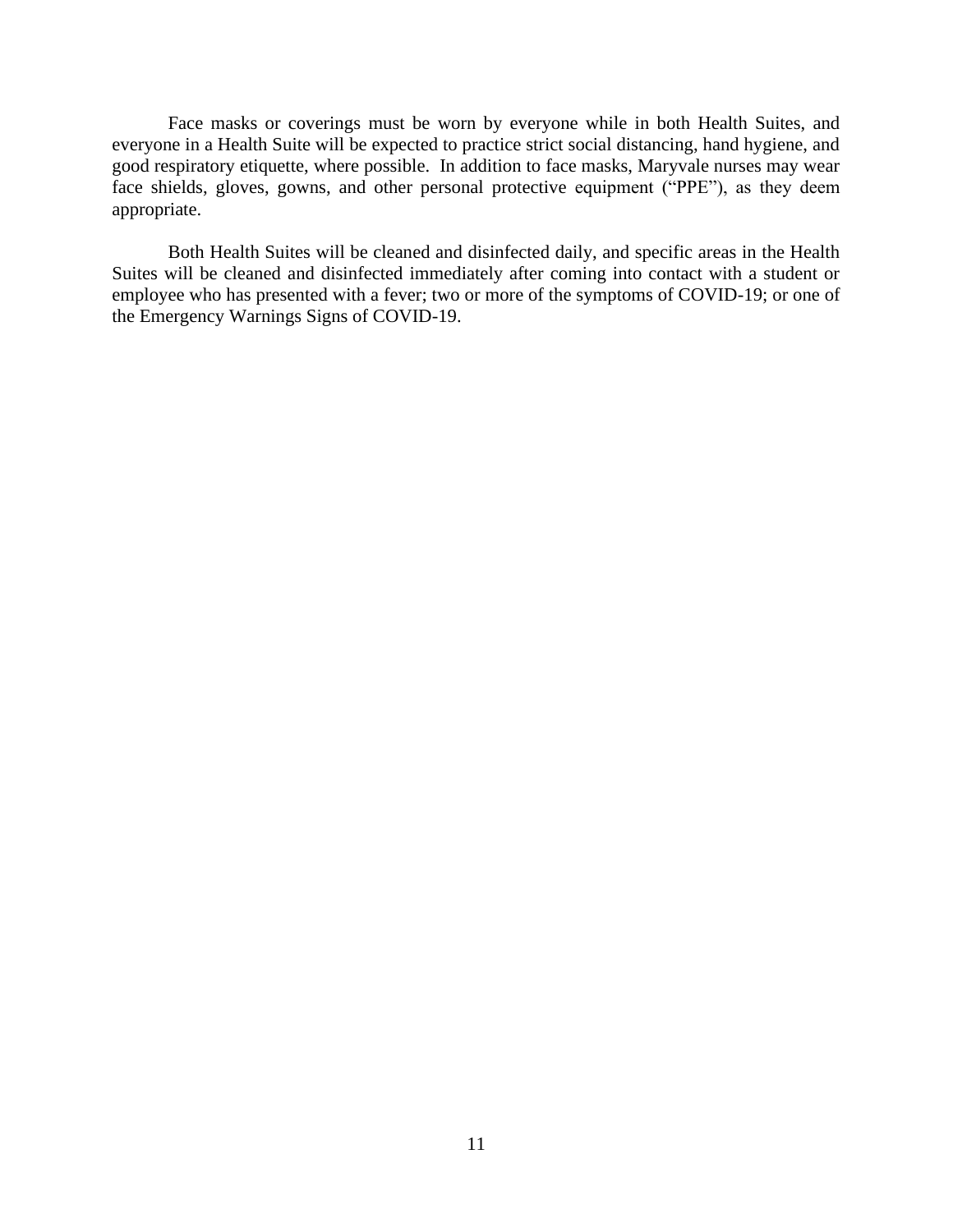## **4. COVID-19 Emergency School Closure(s) Policy**

<span id="page-11-0"></span>Due to the ongoing developments of the COVID-19 pandemic, Maryvale and its community must be prepared for the possible closure(s) of the School and return to all distance learning for every student and employee, excluding those identified as essential employees, during those times. Information on Maryvale's distance learning plan may be found on Maryvale's website: [https://www.maryvale.com/community/reopening.](https://www.maryvale.com/community/reopening)

# <span id="page-11-1"></span>**A. Confirmed Case of COVID-19**

Upon receiving information that an employee, student or essential vendor who was on campus forty-eight (48) hours prior to being diagnosed with COVID-19 by a health care provider or has tested positive for COVID-19 using a PCR-RT test, Maryvale will close campus and return to all distance learning. At the same time, the Maryvale nurses will notify the Baltimore County Department of Health to coordinate next steps, including requirements for contact tracing and cleaning and disinfecting. Maryvale foresees that such an incident will require closure of campus for up to five (5) school days. During that time, Maryvale will coordinate with the Baltimore County Department of Health to ensure that campus is reopened safely and in the appropriate manner, even if that means remaining closed longer than expected.

At present, this closure plan applies only to employees, students, and essential vendors with confirmed cases of COVID-19 who were on campus in the forty-eight (48) hours prior to being diagnosed and taking a PCR-RT test that produced a positive result. This closure plan does not apply to employees, students, or essential vendors who were off campus for at least forty-eight (48) hours or more prior to being diagnosed with or testing positive for COVID-19.

# <span id="page-11-2"></span>**B. Government-Mandated Shut Down**

In the event that the federal, state, or local governments with jurisdiction over Maryvale issue orders or regulations mandating school closures, Maryvale will abide by the terms of those orders or regulations.

# <span id="page-11-3"></span>**C. Reservation of Right to Open, Close and Return to All Distance Learning**

Given the ongoing pandemic and the uncertainty of the COVID-19 crisis, Maryvale reserves the right to open campus, close campus and return to all distance learning, for periods of time, due to extenuating circumstances and at the School's sole discretion. Maryvale reserves this right even if closure is not mandated specifically by federal, state, or local government.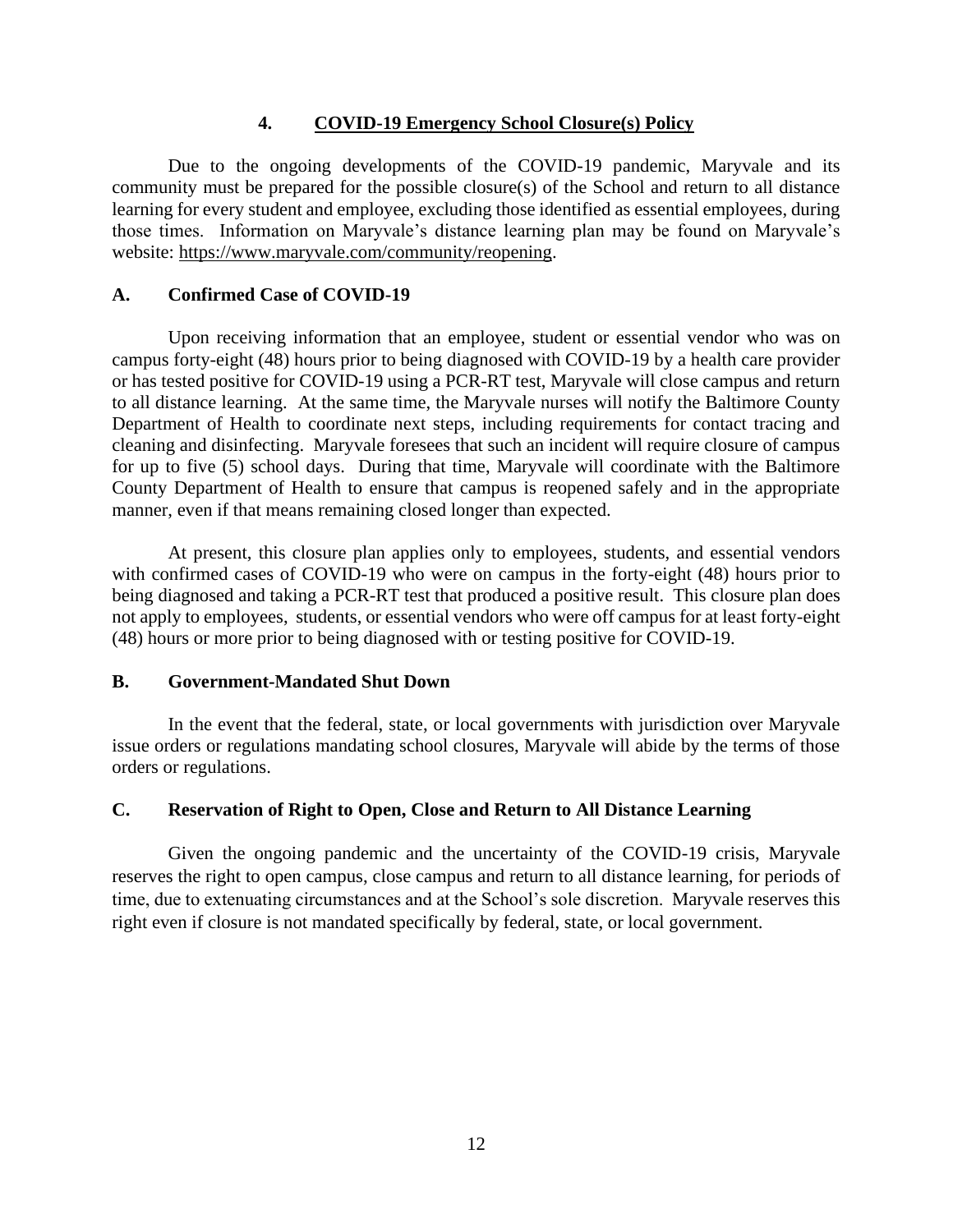### **5. School Health and Safety Policy**

<span id="page-12-0"></span>Based on recommendations issued by the CDC and OSHA, Maryvale has implemented the following health and safety practices for the campus. These practices are meant to minimize the risks students may face for exposure to COVID-19 and mitigate the continued spread of the virus.

### <span id="page-12-1"></span>**A. Hand Hygiene**

Students must wash their hands with soap and water for at least twenty (20) seconds upon arrival to campus, before and after meal and restroom breaks, and regularly throughout the school day. Students may use hand sanitizer or alcohol-based rub, if necessary, that will be provided by Maryvale.

Students also should avoid touching their face, eyes, mouth, and nose as much as possible while on campus.

### <span id="page-12-2"></span>**B. Social Distancing**

Students are required to maintain at least six (6) feet of space between themselves and others. This distance requirement must be followed at all times while on campus, where possible. Students may not congregate or take breaks together, may not visit the desks or workspaces of other students (unless necessary to complete a task), and may not use other students' workspaces or desks, except those assigned to her. In addition, students should not share phones, computers, pens, or other equipment and supplies. Students are required to observe social distancing of at least six (6) feet apart while seated at desks or tables to the maximum extent possible. Students' desks will be spaced out in the classrooms to maximize social distancing. There will be markings on the floor to indicate where the desks should remain, to maintain social distancing requirements. The desks should not be moved by the students. Students may only sit at their assigned desks.

Student arrival and departure times are semi-staggered in order to provide for social distancing to the greatest extent possible. Students who arrive late to campus for non-emergency reasons will not be allowed on campus until the required Magnus health screening is completed with a "GO." Students who must leave campus prior to their assigned dismissal time must report to the front reception area. The guardian picking up the student must call the reception office upon their arrival. The student will then sign herself out. Once a student departs the Maryvale campus they are not to return on that day. Please try to make appointments on days where the student is learning virtually. Tardy, early dismissal and absentee notes will no longer be collected at the front desk. Use the online form, under **attendance** in OnCampus to turn these in. Ingress and egress doors will be appropriately marked with signage, with some doors restricted to egress only. Students should avoid congregating in these spaces.

Students must engage in social distancing at all times and should not engage in physical contact of any kind with others on campus, including handshakes, hugs, fist bumps, or elbow bumps.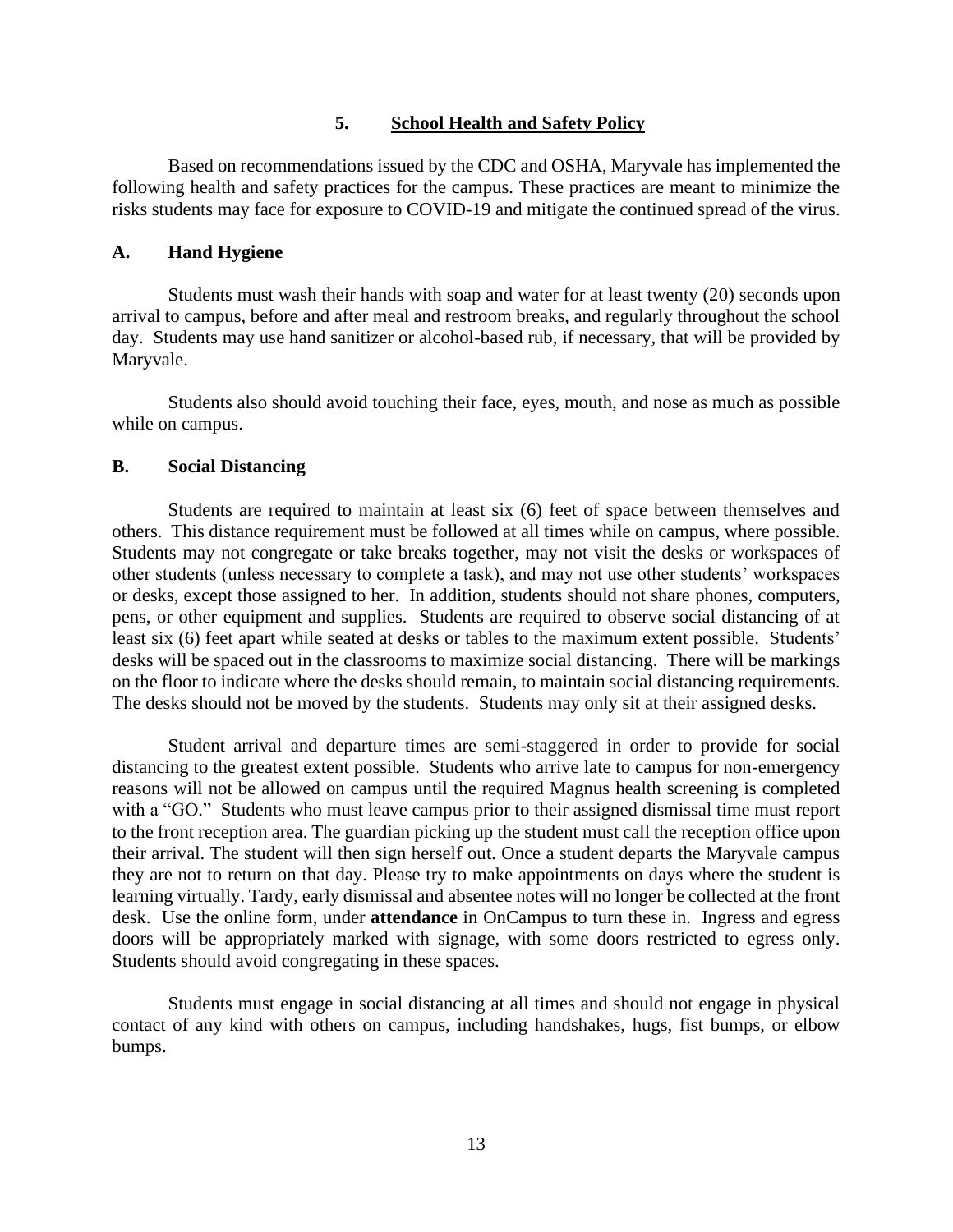#### <span id="page-13-0"></span>**C. Group Sizes**

Social distancing of at least six (6) feet should be maintained at all times during class or other meetings and gatherings, to the greatest extent possible.

Small groups, including clubs, may meet on campus in large spaces or outdoors, where social distancing of at least six (6) feet can be maintained. No food is permitted during small group meetings. Group meetings for the 2020-2021 school year should be conducted virtually, if possible.

## <span id="page-13-1"></span>**D. Respiratory Etiquette**

Students who need to cough or sneeze should attempt to remove themselves from being near another person to do so. Students should cough or sneeze into their mask or face covering, then change their wet mask or face covering as soon as possible. If students do not have another mask or face covering available, they should report to the Well Health Suite to obtain a disposable mask to wear for the remainder of the school day.

## <span id="page-13-2"></span>**E. Mandatory Face Masks or Coverings**

Students are required to wear a face mask or covering at all times when on campus. Students are required to wear a face mask or covering outdoors when social distancing is not possible. Students are required to obtain and wear their own masks or coverings. Fabric masks and coverings should be washed after each use and surgical masks must be disposed of after each use. If a student does not have their own face mask or covering, or if a student's face mask or covering breaks or is lost, Maryvale will supply a disposable surgical mask for the day. Face masks or coverings are not to be worn below the nose or the chin at any time while on campus, except outdoors with appropriate 6-foot social distancing and while eating lunch.

Face masks or coverings may not have any words, excluding the word "Maryvale." Discreet designs and pictures and different colors are permitted. The School reserves the right to prohibit the wearing of and bringing to campus any face mask or covering that it considers offensive or inappropriate for school.

Maryvale will no longer permit the wearing of "gaiters" or masks with one-way vents, or valves, both of which have recently been determined to be less effective against the spread of COVID-19.

#### <span id="page-13-3"></span>**F. Food and Water**

Until further notice, dining services will not be available on campus and students should bring their own lunch. Students are encouraged to eat their meals outdoors, when appropriate and weather permitting, or inside in the gym or dining room with social distancing measures strictly enforced. Students should remain in their seats while eating and while their face masks are off.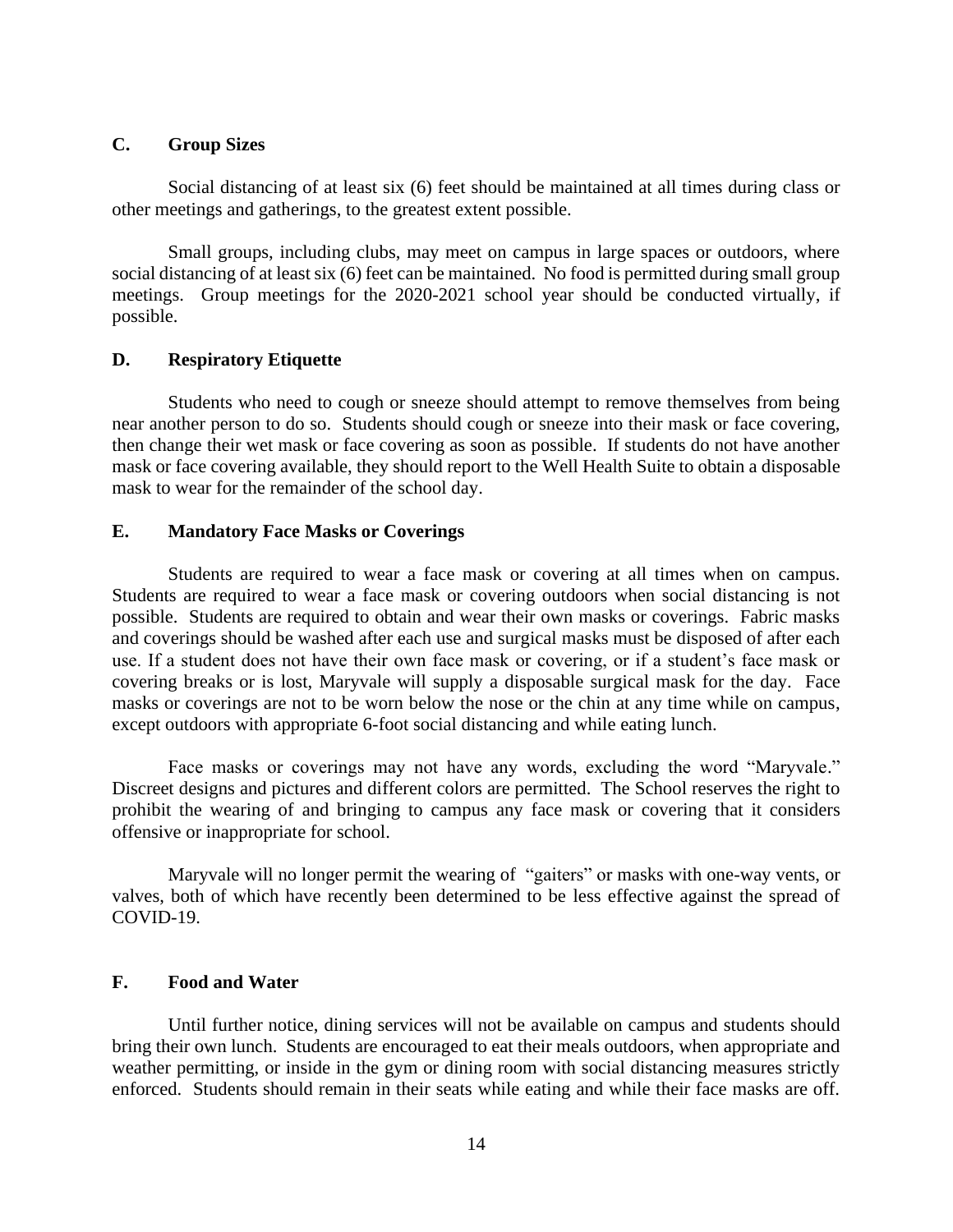Students must put their face masks on after eating and before socializing with others. Students are also encouraged to bring their own utensils, plates, cups, and glasses, and bring their own water or bottled water. Microwaves and refrigerators will not be available and are strictly prohibited. Water dispensers on campus will have foot pedals and vending machines will be stocked with bottled water, but the safest practice will be for students to supply their own drinking water.

Students who forget their lunch should contact the reception office by 9:00 a.m. A snack will be available for emergency situations.

## <span id="page-14-0"></span>**G. Restrictions on Elevator and Stair Usage**

No more than one (1) person may ride the elevator at a time and should only be used by those with a physical need.

Each stairwell on campus will be restricted and will be marked accordingly with signage. In the event of an emergency, this restriction on stairwell usage will not apply.

## <span id="page-14-1"></span>**H. Restrictions on Shared Objects**

Sharing of equipment is discouraged to the maximum extent possible. All students must bring their own electronic device (iPad, tablet, laptop) for use at School. Use of equipment, supplies, and other objects, including but not limited to books, games, learning aids, cameras and art supplies, must be limited to an individual student to the fullest extent possible and not shared among multiple students. To the extent these items are used by more than one student, the item will be cleaned and disinfected between each student's use by students, with faculty supervision.

Students who drive themselves to campus should store their personal belongings in their locked vehicles. Students are required to carry all of their belongings with them as students move about campus and should therefore only bring to school those materials that they need each day. Lockers and locker rooms will be closed to students and not be used for the 2020-2021 school year.

#### <span id="page-14-2"></span>**I. Student Use of School Printers**

Students who must print at school will be required to do so on assigned printers. Students must print for themselves.

#### <span id="page-14-3"></span>**J. Student Use of Cell Phones**

Students will be allowed to use their cell phones at appropriate times and after asking an adult on campus. There will no longer be access to a landline for students.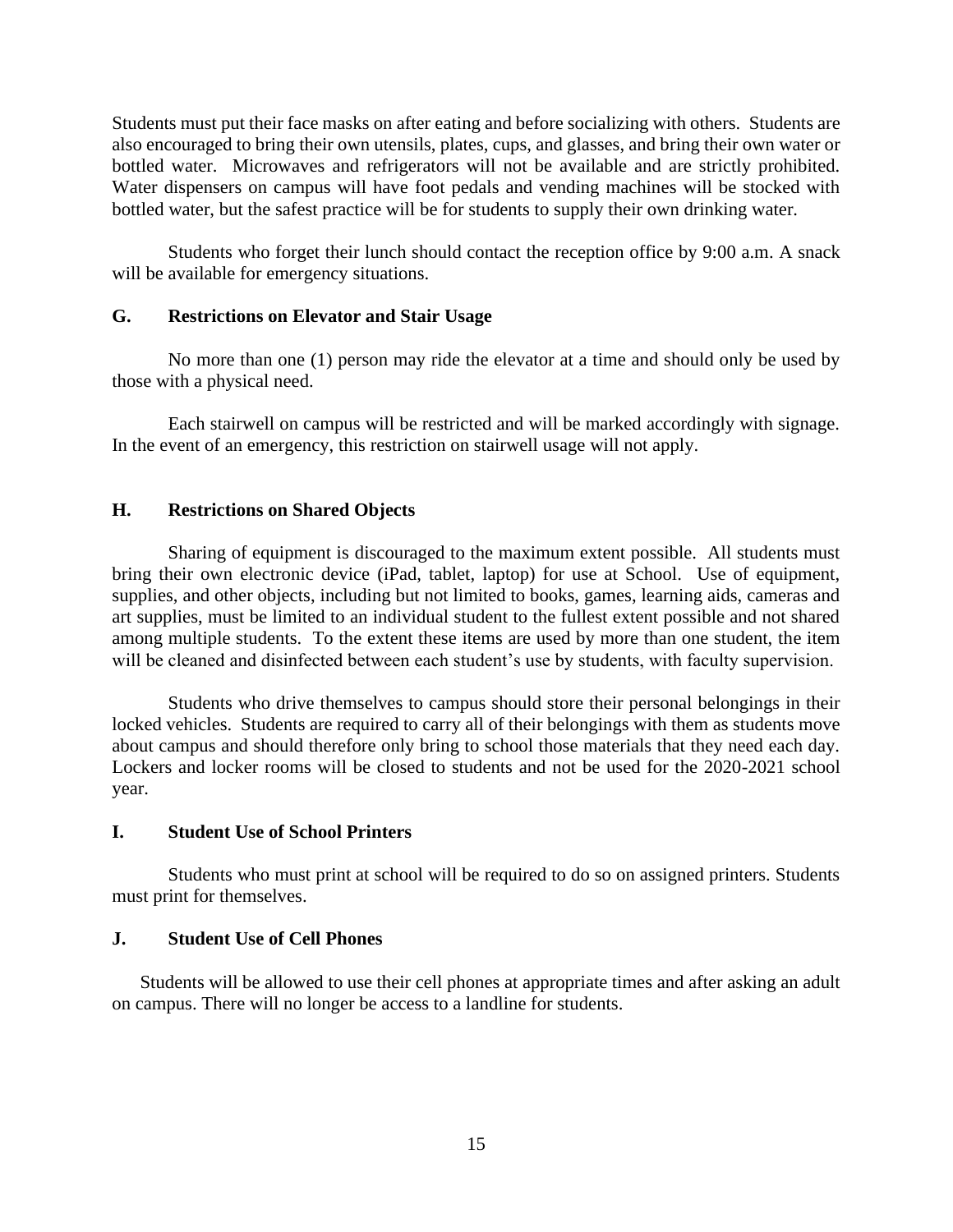# <span id="page-15-0"></span>**K. Parent Drop-off of Student Personal Belongings**

Students who forget items at their home may still have them dropped off. A bin will be located outside the main entrance of Rodriguez (at the red awning) for drop offs. Please call the reception office when you arrive to campus, so that we can alert the student to pick-up her belongings .

## <span id="page-15-1"></span>**L. Reception Office Restrictions**

There will be a mailbox located outside of the reception office in the Rodriguez building. Students should drop off and pick up any necessary forms to/from the reception office using this mailbox. This includes, but is not limited to, MVA forms, loaner badges and notes for teachers.

## <span id="page-15-2"></span>**M. Restrooms**

No more than two (2) people at a time are permitted in a multiple-stall restroom, unless otherwise unavoidable; and no more than one (1) person at a time is permitted in a single-stall restroom. Students must wash their hands for at least twenty (20) seconds prior to leaving the restroom and are encouraged to use a paper towel or tissue to open and close the restroom door when exiting.

### <span id="page-15-3"></span>**N. Violations**

Students are expected to follow these health and safety guidelines at all times while at school. Students who do not adhere to these policies may create a dangerous environment for themselves and others. Such behavior cannot be tolerated and may result in discipline, including but not limited to a student being sent home.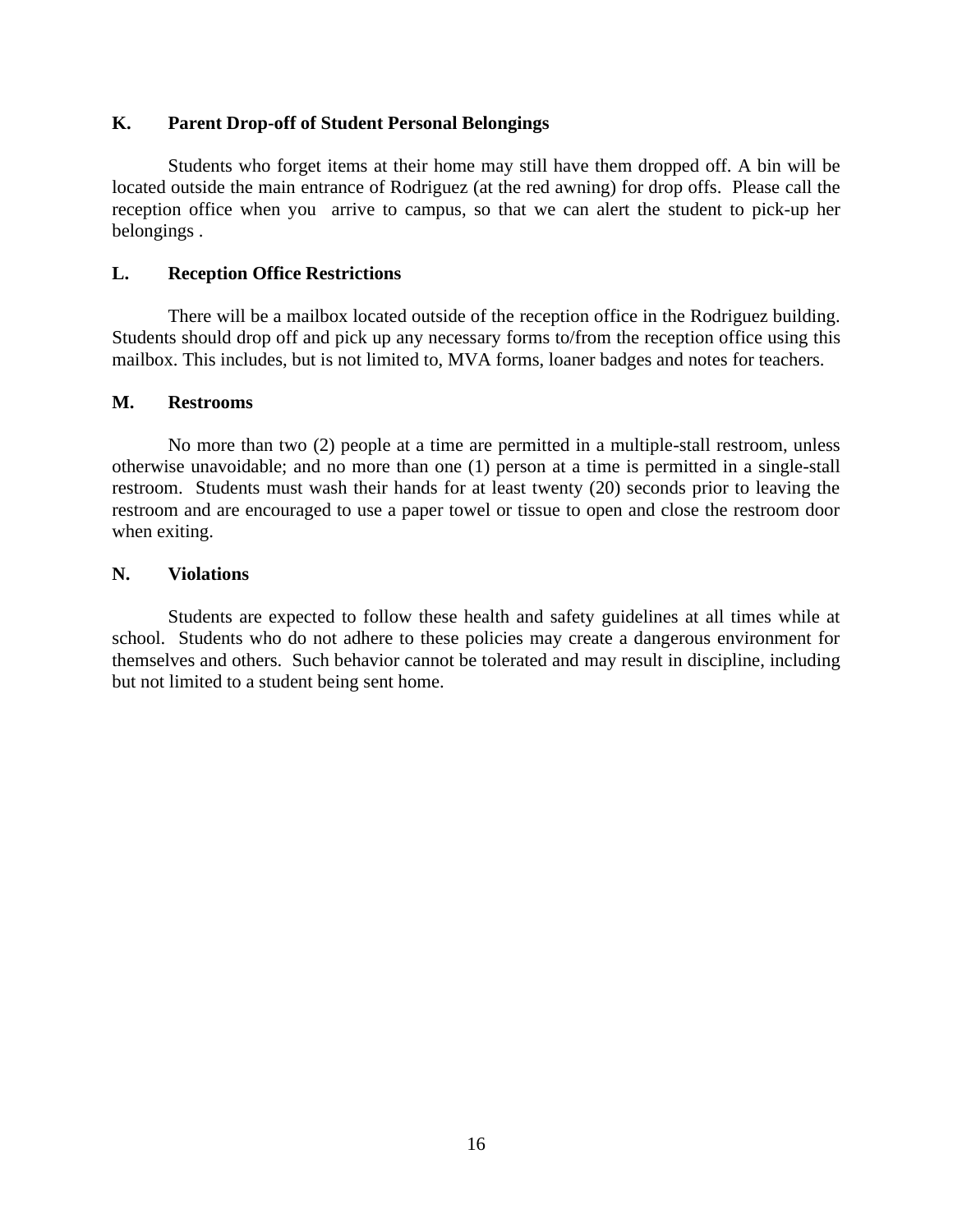# **6. COVID-19 Student Return to School Policy**

<span id="page-16-0"></span>A student who has been exposed to, been diagnosed with, experienced symptoms of, or tested positive for the COVID-19 virus will be required to quarantine away from school and use distance learning. Maryvale will allow a student to return to campus only after it determines that the student is unlikely to pose a direct threat to the health and safety of the rest of its community. The timelines referenced below are consistent with guidelines issued by the CDC at the time of the publication of this policy.

# <span id="page-16-1"></span>**A. Mandatory Quarantine from School**

A student will be required to quarantine away from school under the following circumstances:

> • A student who has been exposed to another individual who has been diagnosed with or tested positive for the COVID-19 virus must quarantine away from school for fourteen (14) days from the date of exposure (\*see exception below). Exposure for COVID-19 purposes is defined by the CDC as being within 6 feet of an infected person for a cumulative total of 15 minutes or more over a 24 (twenty-four) hour period starting from 2 (two) days before illness onset (or, for asymptomatic patients, 2 [two] days prior to test specimen collection) until the time the patient is isolated.

\* Per CDC guidelines, students who have tested positive for COVID-19 within the past 3 (three) months from the date of the exposure do not need to quarantine or get tested again for COVID-19 as long as they do not develop symptoms again. Students are required to provide a copy of their positive COVID-19 test to the Maryvale nurses at [nurse@maryvale.com](mailto:nurse@maryvale.com) *before* being permitted to return to campus, in order for the nurses to verify that the student's positive test and subsequent exposure are within the 3 (three) month time frame and that the student does not need to quarantine.

- A student who has been diagnosed with COVID-19 must quarantine away from school for fourteen (14) days from the date symptoms first appeared.
- A student who has tested positive for COVID-19 must quarantine away from school for fourteen (14) days from the date they took the test which produced a positive result.

# <span id="page-16-2"></span>**B. Timelines for Return to School from Quarantine**

# 1. Symptomatic Students

A student who is symptomatic for COVID-19, whether tested or not, may return to school only if (i) at least forty-eight (48) hours have passed without a fever and without the use of medicine that reduces fever; (ii) other symptoms have improved (i.e., cough or shortness of breath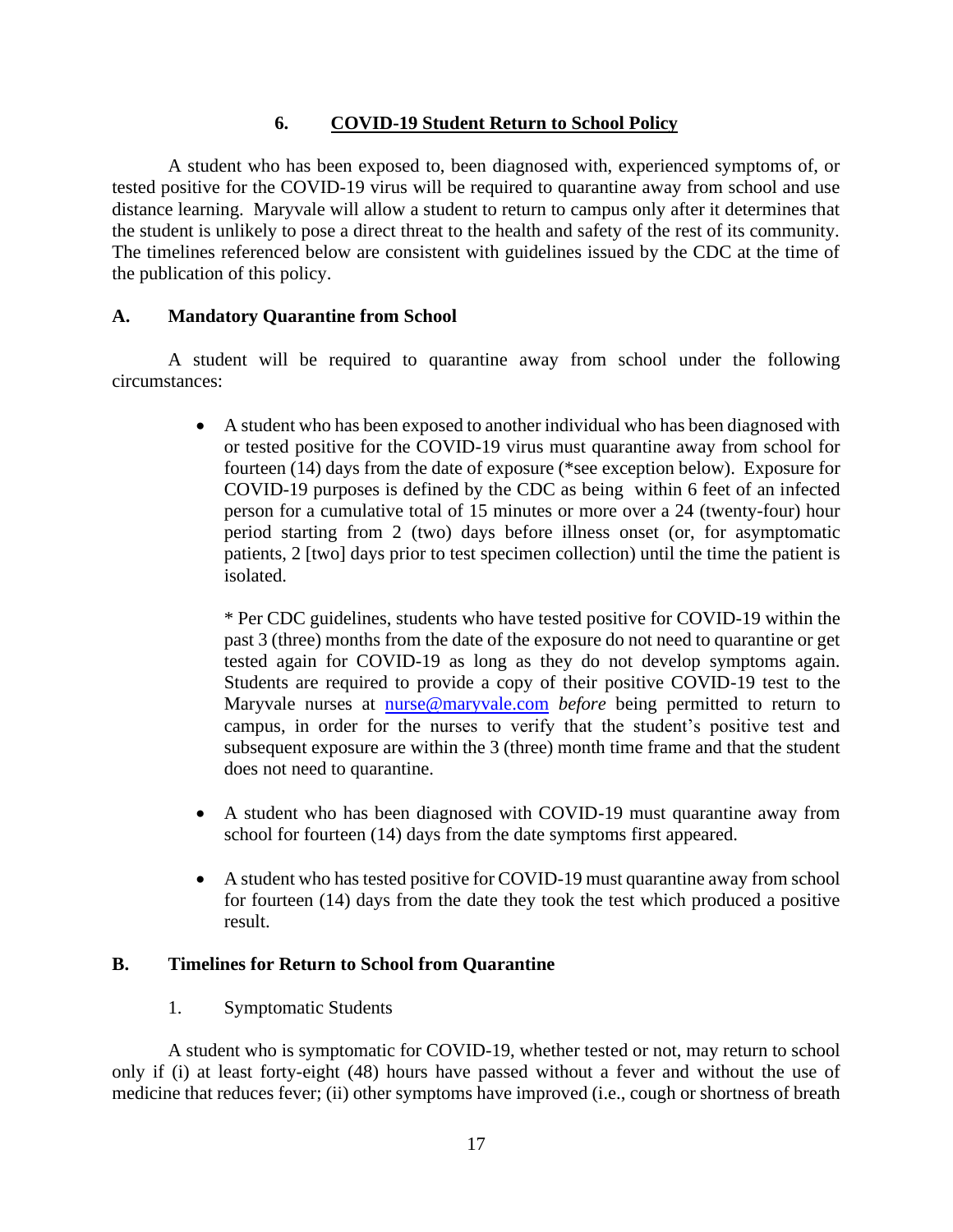have improved); and (iii) at least fourteen (14) days have passed since their symptoms first appeared. Maryvale may require a symptomatic student to obtain a negative COVID-19 test result prior to returning to school.

# 2. Asymptomatic Students

A student who was exposed to COVID-19 but was asymptomatic may return to school only if (i) at least fourteen (14) days have passed since the date of their exposure; and (ii) they continue to have no symptoms since the date of their exposure (see exception to the fourteen [14] day quarantine above at \* under Section 6.A.).

A student who tested positive for COVID-19 but was asymptomatic may return to school only if (i) at least fourteen  $(14)$  days have passed since the date they took their first positive test; and (ii) they continue to have no symptoms since that positive test.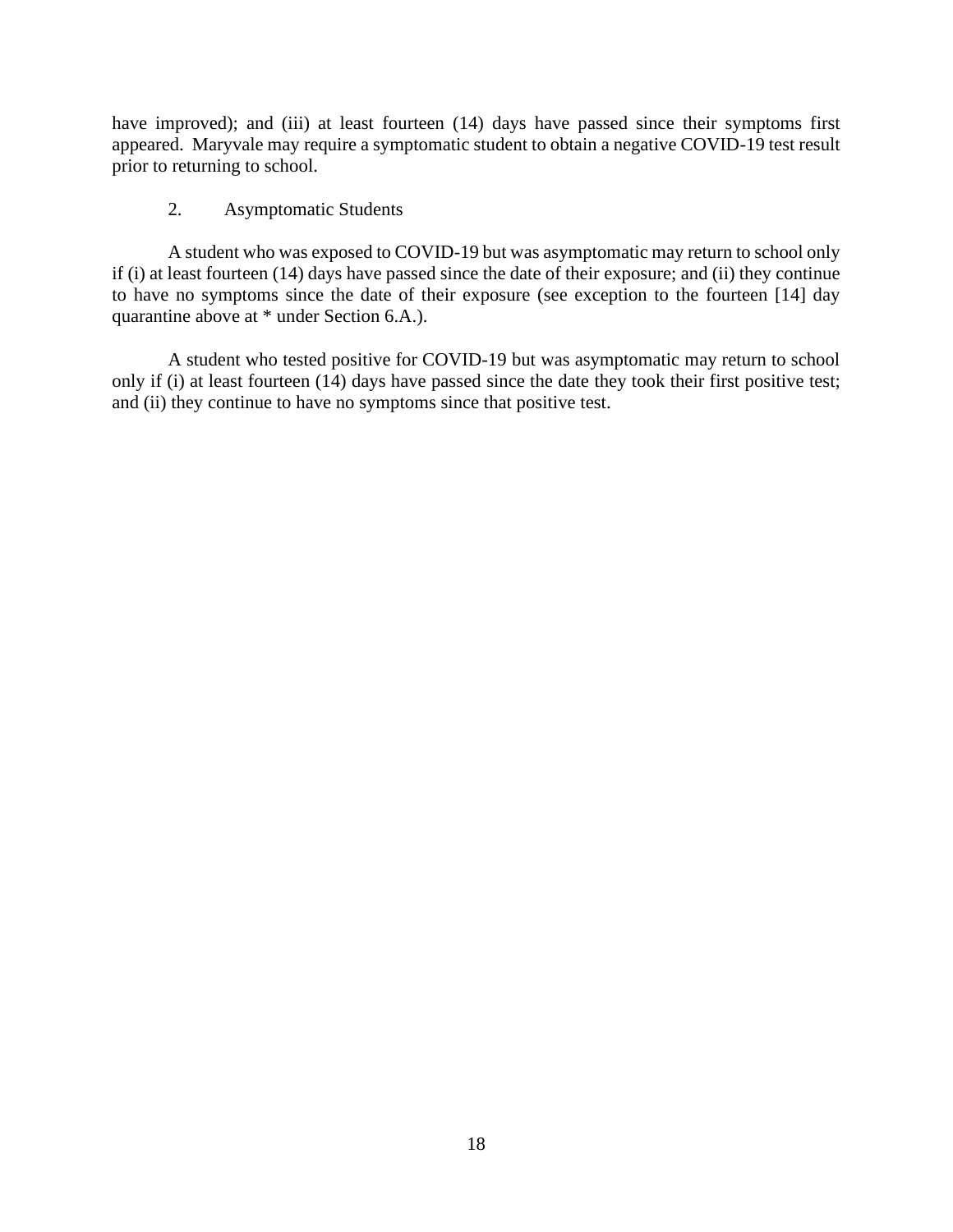# **7. COVID-19 Travel Policy**

<span id="page-18-0"></span>In order to best protect the entire Maryvale community, the School asks that students carefully consider how they conduct themselves outside of school, making sure that they do not unnecessarily expose themselves to the COVID-19 virus. This includes travel.

Because travel poses unique risks, including spending time in security lines, in cabins where social distancing is not possible, in vehicles that may have previously transported other contagious individuals, and in enclosed areas with poor air circulation, your risk of exposure to COVID-19 during such travel increases. Until further notice, for the 2020-2021 school year, all school related field trips and group travel are cancelled.

# <span id="page-18-1"></span>**A. Restricted Travel**

Effective August 17, 2020 and continuing for the entire 2020-2021 school year, students who travel under the following circumstances will be required to "quarantine" away from school, and use distance learning, for fourteen (14) days after their return from such travel:

- *Travel by common carrier, including airplane, train, cruise ship, or commercial bus<sup>1</sup>* . According to the CDC, air travel requires spending time in security lines and airport terminals, which can bring you in close contact with other people and frequently touched surfaces. In addition, travel by common carrier generally does not accommodate for social distancing and you are very likely to have to sit near others (within 6 feet), and oftentimes for several hours. This is likely to increase your risk for exposure to COVID-19. Further, the CDC currently recommends that all travel by cruise ship, including a river cruise, anywhere in the world be deferred during the course of the pandemic and has issued a "Level 3 Travel Health Notice" for cruise ship travel.
- *Travel to an area of the United States covered by a travel advisory issued by the State of Maryland.*
- *International travel*.

If you make plans to travel that meets one or more of the categories listed above ("Restricted Travel") during the 2020-2021 school year, please notify the appropriate Division Head of those travel plans at least two (2) weeks in advance. Upon return from travel, please notify the COVID-19 Crisis Management Coordinator at [peterst@maryvale.com](mailto:peterst@maryvale.com) to confirm the date of your return in order to calculate the beginning of the quarantine period and complete a Student Travel Questionnaire to determine that you may safely return to campus. This questionnaire should be completed and submitted to the Maryvale nurses via email (nurse@maryvale.com) at least forty-eight (48) hours prior to the end of your quarantine/distance learning period and return to campus.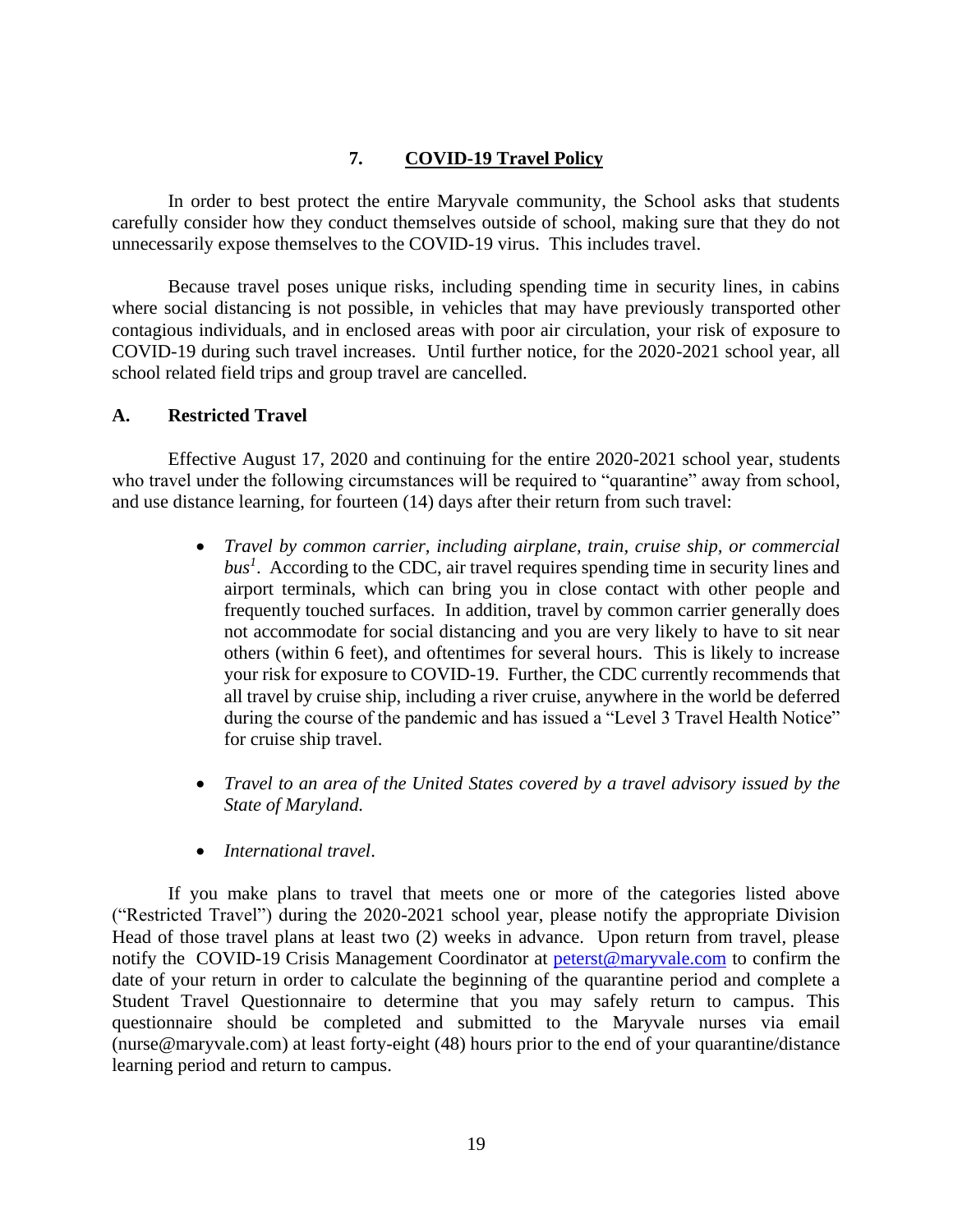# <span id="page-19-0"></span>**B. Unrestricted Travel**

In the event that Maryvale must engage in contact tracing due to a COVID-19 outbreak or incident, if you travel by means other than those listed above ("Unrestricted Travel"), please notify the COVID-19 Crisis Management Coordinator at [peterst@maryvale.com](mailto:peterst@maryvale.com) of those travel plans at least one (1) week in advance, or as soon as possible, and complete a Student Travel Questionnaire. At this time, Unrestricted Travel includes travel by car with overnight stays in a hotel, motel, or rental property. The information provided in the Student Travel Questionnaire will be considered in Maryvale's decision as to whether a student must "quarantine" away from school for a period of time before returning to campus.

Maryvale notes that this Policy, and the mandatory quarantine period, will be enforced for all travel, including travel done over weekends and holiday breaks.

<span id="page-19-1"></span>Maryvale nurses and the COVID-19 Crisis Management Coordinator, with Administration's approval, reserve the right to require a student to quarantine for fourteen (14) days after travel.

### **C. Government Mandate**

In the event that the federal, state, or local governments with jurisdiction over Maryvale issue "stay at home" orders or other regulations requiring quarantines, Maryvale will abide by the terms of those orders or regulations.

#### <span id="page-19-2"></span>**D. Violations**

Students who fail to abide by this Policy may be subject to discipline.